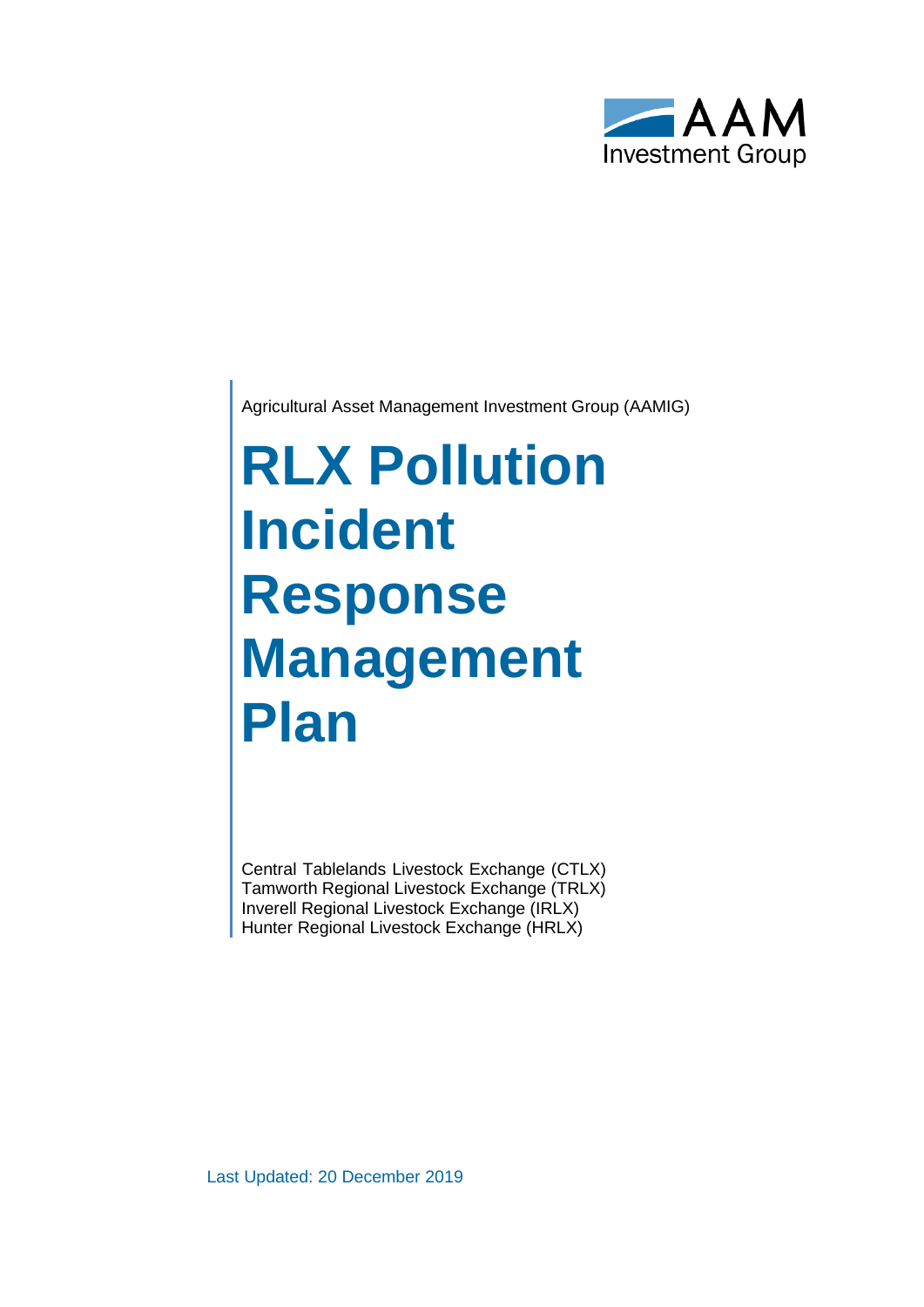

# **Table of Contents**

| 1.  |  |
|-----|--|
| 2.  |  |
| 3.  |  |
| 4.  |  |
| 5.  |  |
| 6.  |  |
|     |  |
|     |  |
|     |  |
| 7.  |  |
| 8.  |  |
| 9.  |  |
| 10. |  |
| 11. |  |
|     |  |
|     |  |
|     |  |
|     |  |
|     |  |
|     |  |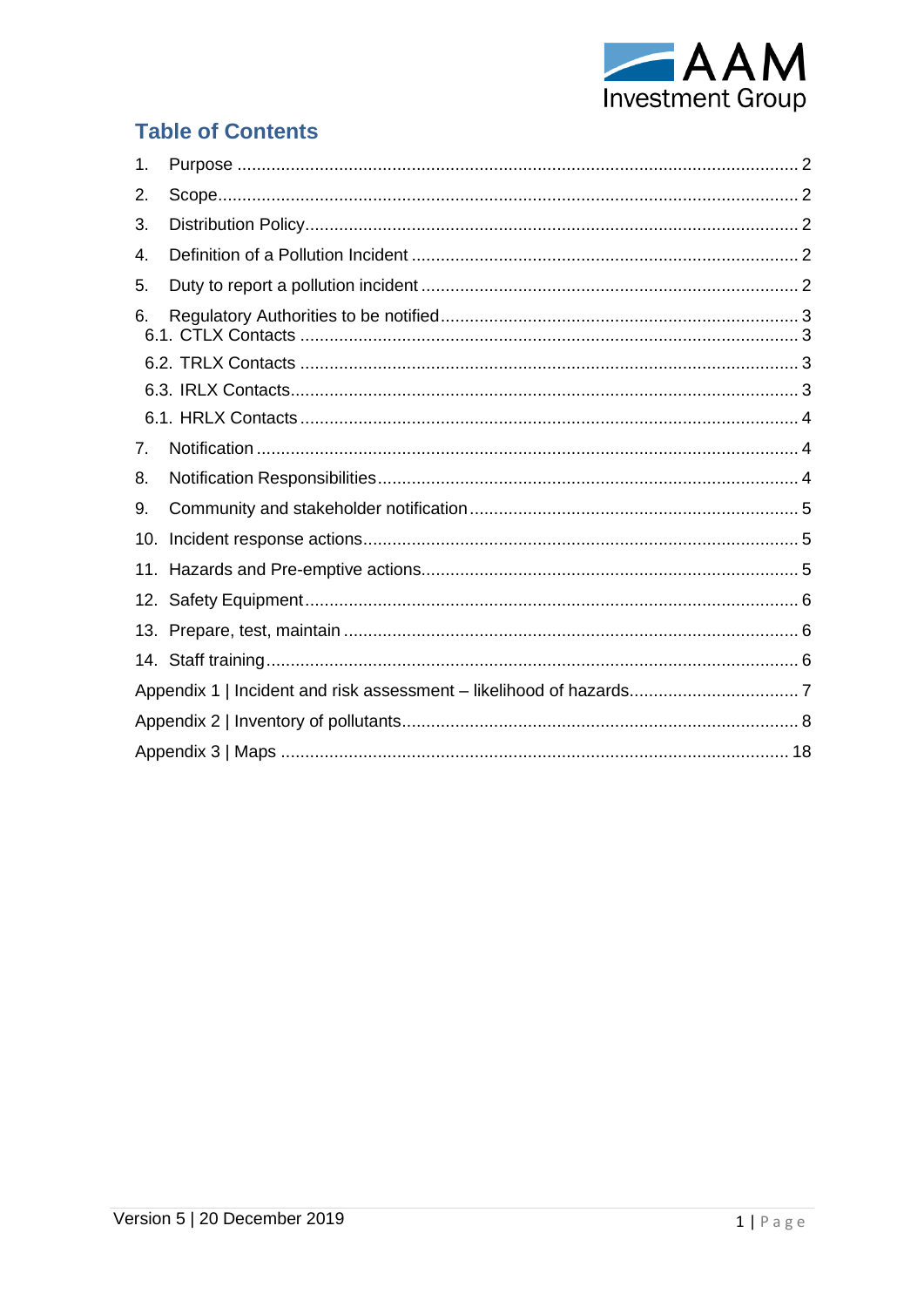

# <span id="page-2-0"></span>**1. Purpose**

This Pollution Incident Response Management Plan (PIRMP) has been developed to comply with requirements by the Protection of the Environment Legislation Amendment Act 2011 (POELA Act) to prepare and implement a pollution incident response management plan.

The objectives of this plan are to ensure the timely communication of a pollution incident to all relevant groups and individuals to minimise and control the risk of a pollution incident occurring at RLX sites. It is also in place to ensure that the plan is properly implemented by trained staff and is regularly tested for accuracy, currency and suitability. This plan is a mandatory document on all NSW holders of an Environmental Protection License (EPL).

# <span id="page-2-1"></span>**2. Scope**

This document applies to all EPA licenced RLX sites; Central Tablelands Livestock Exchange (CTLX), Tamworth Regional Livestock Exchange (TRLX), Inverell Regional Livestock Exchange (IRLX) and Hunter Regional Livestock Exchange (HRLX). All sites contain effluent management systems, fuel storage and chemicals for maintaining site operations, to include weed sprays and general cleaning products. This plan applies to all on site activities.

# <span id="page-2-2"></span>**3. Distribution Policy**

This plan will be made available to an authorised officer on request, and in the onsite office. For information on RLX site locations please visit: [www.rlx.com.au](http://www.rlx.com.au/)

# <span id="page-2-3"></span>**4. Definition of a Pollution Incident**

Pollution incident means an incident of set of circumstance during or as a consequence of which there is or is likely to be a leak, spill or other escape or deposit of a substance, as a result of which pollution has occurred, is occurring or is likely to occur. It includes an incident or set of circumstances in which a substance has been placed or disposed of on premises, but it does not include an incident or set or circumstances involving only the emission of any noise.

# <span id="page-2-4"></span>**5. Duty to report a pollution incident**

Under the Protection of the Environment Operations Act 1997, there is a duty to immediately report an incident to the EPA, NSW Health, Fire and Rescue NSW, WorkCover NSW and the local council.

Harm to the environment is material if:

- It involves actual or potential harm to the health or safety of human beings or to ecosystems that is not trivial, or
- It results in actual or potential loss or property damage of an amount, or amounts in aggregate, exceeding \$10,000 (or such other amount as is prescribed by the regulations), and
- Loss includes the reasonable costs and expenses that would be incurred in taking all reasonable and practicable measures to prevent, mitigate or make good harm to the environment.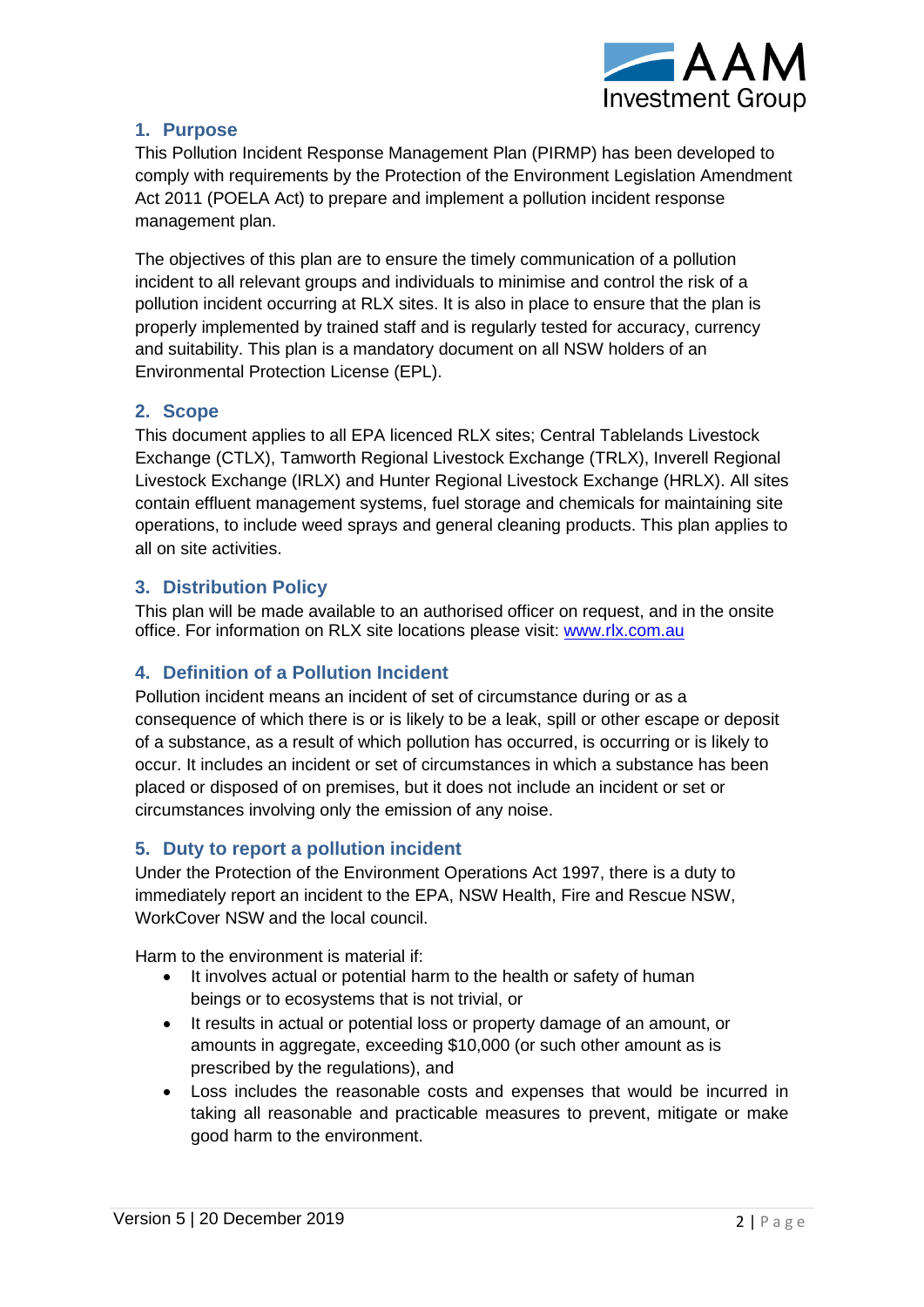

# **6. Regulatory Authorities to be notified**

WorkCover NSW<br>NSW Health Fire and Rescue NSW

<span id="page-3-0"></span>EPA<br>
WorkCover NSW 131 555 or 02 9995 5555<br>
131 050 02 9391 9000<br>000

# **6.1. CTLX Contacts**

<span id="page-3-1"></span>

| <b>Position</b>           | <b>Name</b>          | <b>Telephone Contact</b> |
|---------------------------|----------------------|--------------------------|
| <b>CTLX Manager</b>       | <b>Brock Syphers</b> | 0436 916 702             |
| <b>CTLX Supervisor</b>    | Michael Burke        | 0437 831 222             |
| <b>First Aid Officers</b> | <b>Brock Syphers</b> | 0409 577 018             |
|                           | Jodie Molloy         | 02 6367 3086             |
| Fire Warden               | <b>Brock Syphers</b> | 0409 577 018             |

#### **Emergency Contacts**

Blayney Police (not open 24 hrs) 02 6368 9599<br>
Orange Police (open 24 hrs) 02 6363 6399<br>
02 6363 6399 Orange Police (open 24 hrs) Blayney Fire Brigade 02 6368 2259 Blayney Shire Council **Disk Council Blayney Shire Council 02 6368 9618** EPA Bathurst Office 02 6332 7600

#### **6.2. TRLX Contacts**

<span id="page-3-2"></span>

| <b>Position</b>                  | <b>Name</b>     | <b>Telephone Contact</b> |
|----------------------------------|-----------------|--------------------------|
| <b>TRLX Manager</b>              | Shana Wilkinson | 0439 888 224             |
| <b>TRLX Supervisor</b>           | Dan Greenwood   | 0409 649 077             |
| <b>First Aid Officers</b>        | Shana Wilkinson | 0439 888 224             |
|                                  | Dan Greenwood   | 0409 649 077             |
| Fire Warden                      | Shana Wilkinson | 0439 888 224             |
|                                  | Dan Greenwood   | 0409 649 077             |
| <b>Emergency Contacts</b>        |                 |                          |
| Tamworth Police (open 24 hrs)    |                 | 02 6768 2999             |
| <b>Tamworth Fire Brigade</b>     |                 | 02 6762 2100             |
| <b>Tamworth Regional Council</b> |                 | 02 6767 5555             |
| <b>EPA Armidale Office</b>       |                 | 02 6773 7000             |
| <b>6.3. IRLX Contacts</b>        |                 |                          |

<span id="page-3-3"></span>

| <b>Position</b>               | <b>Name</b>         | <b>Telephone Contact</b> |
|-------------------------------|---------------------|--------------------------|
| <b>IRLX Manager</b>           | Steven O'Brien      | 0419 901 288             |
| <b>IRLX Assistant Manager</b> | <b>Rick Kernake</b> | 0418 245 584             |
| <b>First Aid Officers</b>     | Steven O'Brien      | 0419 901 288             |
|                               | Michelle Mair       | 04 6722 1750             |
| Fire Warden                   | Steven O'Brien      | 0419 901 288             |
| <b>Emergency Contacts</b>     |                     |                          |
| Inverell Police (open 24 hrs) |                     | 02 6722 0599             |
| <b>Inverell Fire Brigade</b>  |                     | 02 6721 0015             |
| <b>Inverell Shire Council</b> |                     | 02 6728 8288             |

EPA Armidale Office 02 6773 7000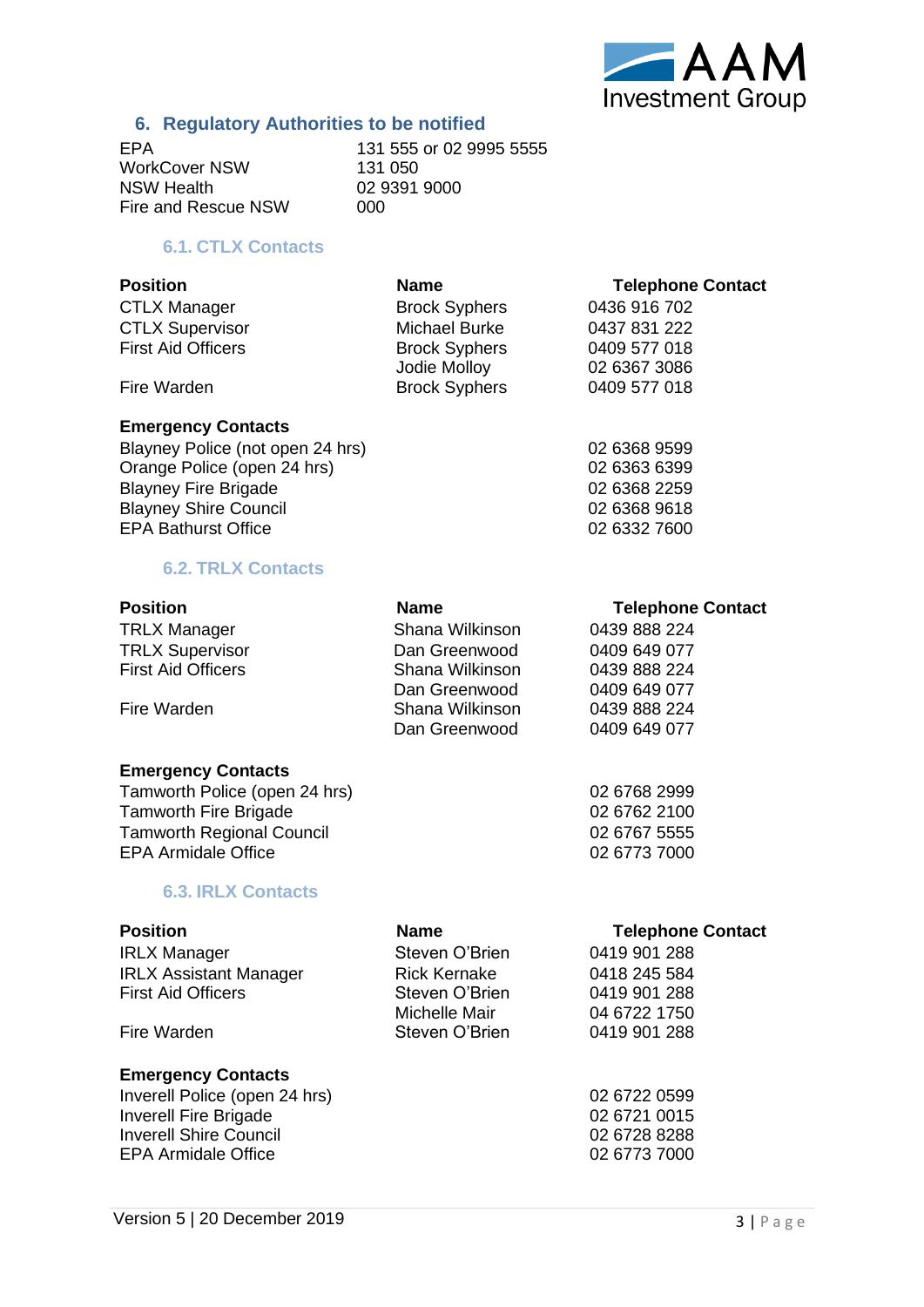

# **6.1. HRLX Contacts**

<span id="page-4-0"></span>

| <b>Position</b>                | <b>Name</b>   | <b>Telephone Contact</b> |
|--------------------------------|---------------|--------------------------|
| <b>HRLX Manager</b>            | Steve Davidge | 0436 928 063             |
| <b>HRLX Supervisor</b>         | Steve Davidge | 0436 928 063             |
| <b>First Aid Officers</b>      | Steve Davidge | 0436 928 063             |
| Fire Warden                    | Steve Davidge | 0436 928 063             |
| <b>Emergency Contacts</b>      |               |                          |
| Singleton Police (open 24 hrs) |               | 02 6578 7499             |
| Singleton Fire Brigade         |               | 02 6572 1465             |
| <b>Singleton Council</b>       |               | 02 6578 7290             |
| <b>FPA Newcastle Office</b>    |               | 02 6773 7000             |

#### <span id="page-4-1"></span>**7. Notification**

Pollution incidents posing material harm to the environment must be notified to the Environmental Protection Authority.

The relevant information about a pollution incident required to be reported consists of the following:

- a) The time, date, nature, duration and location of the incident,
- b) The location of the place where pollution is occurring or is likely to occur,
- c) The nature, the estimated quantity or volume and the concentration of any pollutants involved, if known,
- d) The circumstances in which the incident occurred (including the cause of the incident, if known),
- e) The action taken or proposed to be taken to deal with the incident and any resulting pollution or threatened pollution, if known,

If the information required by c), d), or e) is not known when the initial notification is made but becomes known afterwards, that information must be notified to the relevant authorities immediately after it becomes known.

#### <span id="page-4-2"></span>**8. Notification Responsibilities**

The following people have a duty to notify a pollution incident occurring that causes or threatens material harm to the environment:

- The person carrying on activity
- An employee engaged in carrying on the activity
- The employer carrying on the activity
- The occupier of the premises where the incident occurs

An incident that does not require notification if the person is aware that the incident has already come to the notice of each person or authority required to be notified, or if the incident is an ordinary result of action required to be taken to comply with an EPL, or environmental protection notice.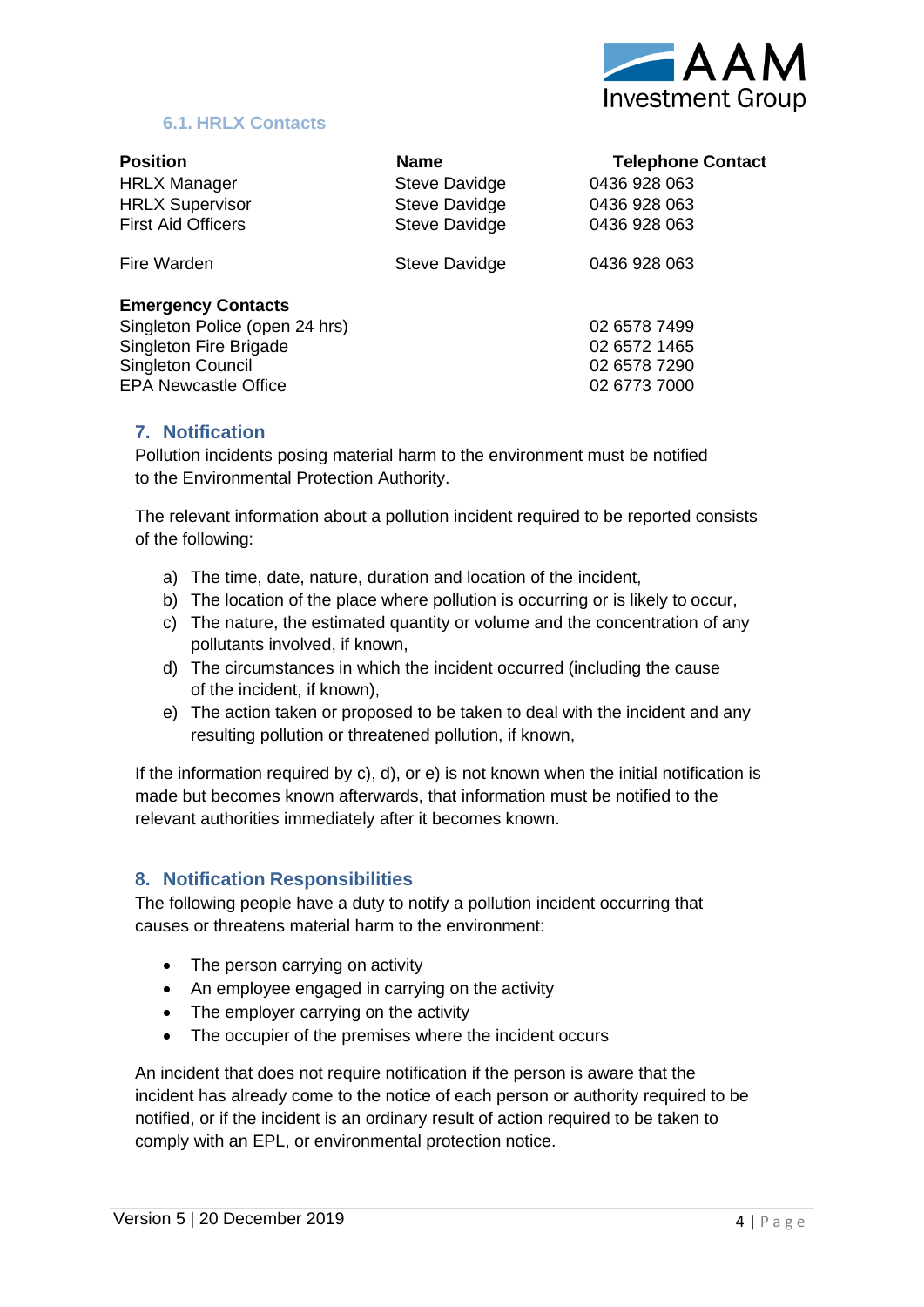

# <span id="page-5-0"></span>**9. Community and stakeholder notification**

All community and stakeholder notifications will be undertaken in line with this document and the Environmental Protection License.

- Neighbouring residents will be notified by phone or door knocking.
- Livestock agents and transporters will be notified by email or phone, so they can inform their clients, if the pollution incident will affect the use of the saleyards.

| Type of emergency                                 | Preparation for emergency                                                                                         | Response to the emergency                                                                                                     |
|---------------------------------------------------|-------------------------------------------------------------------------------------------------------------------|-------------------------------------------------------------------------------------------------------------------------------|
| Minor spill of hazardous<br>substances $(< 20 L)$ | Awareness training (see<br>Section 14. Staff Training).<br>MSDS on site for all materials<br>and kept up to date. | Report spills immediately to the<br>Site Manager, and relevant<br>authorities (see Section 6.<br>Authorities to be notified). |
|                                                   |                                                                                                                   | Attempt to contain spill.                                                                                                     |
|                                                   |                                                                                                                   | Site Managers and staff to<br>coordinate the response and<br>clean-up of the hazardous<br>substance.                          |
| Major spill of hazardous<br>substance $( > 20 L)$ | Awareness training (see<br>Section 14. Staff Training).                                                           | Report spills immediately to the<br>Site Manager, and relevant                                                                |
|                                                   | MSDS on site for all materials<br>and kept up to date.                                                            | authorities (see Section 6.<br>Authorities to be notified).                                                                   |
|                                                   | Emergency contact numbers                                                                                         | Attempt to contain spill.                                                                                                     |
|                                                   | displayed on site.                                                                                                | Site Managers and staff to<br>coordinate the response and<br>clean-up of the hazardous<br>substance.                          |
|                                                   |                                                                                                                   | Where appropriate, evacuation<br>procedure to be implemented<br>until hazard is contained.                                    |
|                                                   |                                                                                                                   | Notify emergency services.                                                                                                    |
| Flood                                             | Awareness training (see<br>Section 14. Staff Training).                                                           | All chemicals, fuels and other<br>hazardous substances to be                                                                  |
|                                                   | Monitor flood warnings                                                                                            | secured in containers away<br>from flood affected areas.                                                                      |
|                                                   | Maintain high standards for<br>erosion and effluent sediment<br>controls.                                         | Monitor erosion of sediment<br>ponds.                                                                                         |

#### <span id="page-5-1"></span>**10.Incident response actions**

#### <span id="page-5-2"></span>**11.Hazards and Pre-emptive actions**

The following are pre-emptive actions to reduce hazards at RLX sites:

- Staff inductions
- Weekly staff meetings
- Saleyard Advisory Meetings
- Regular monitoring of pollution hazards
- Staff training programs
- Annual Safety Audit
- Use of MSDS information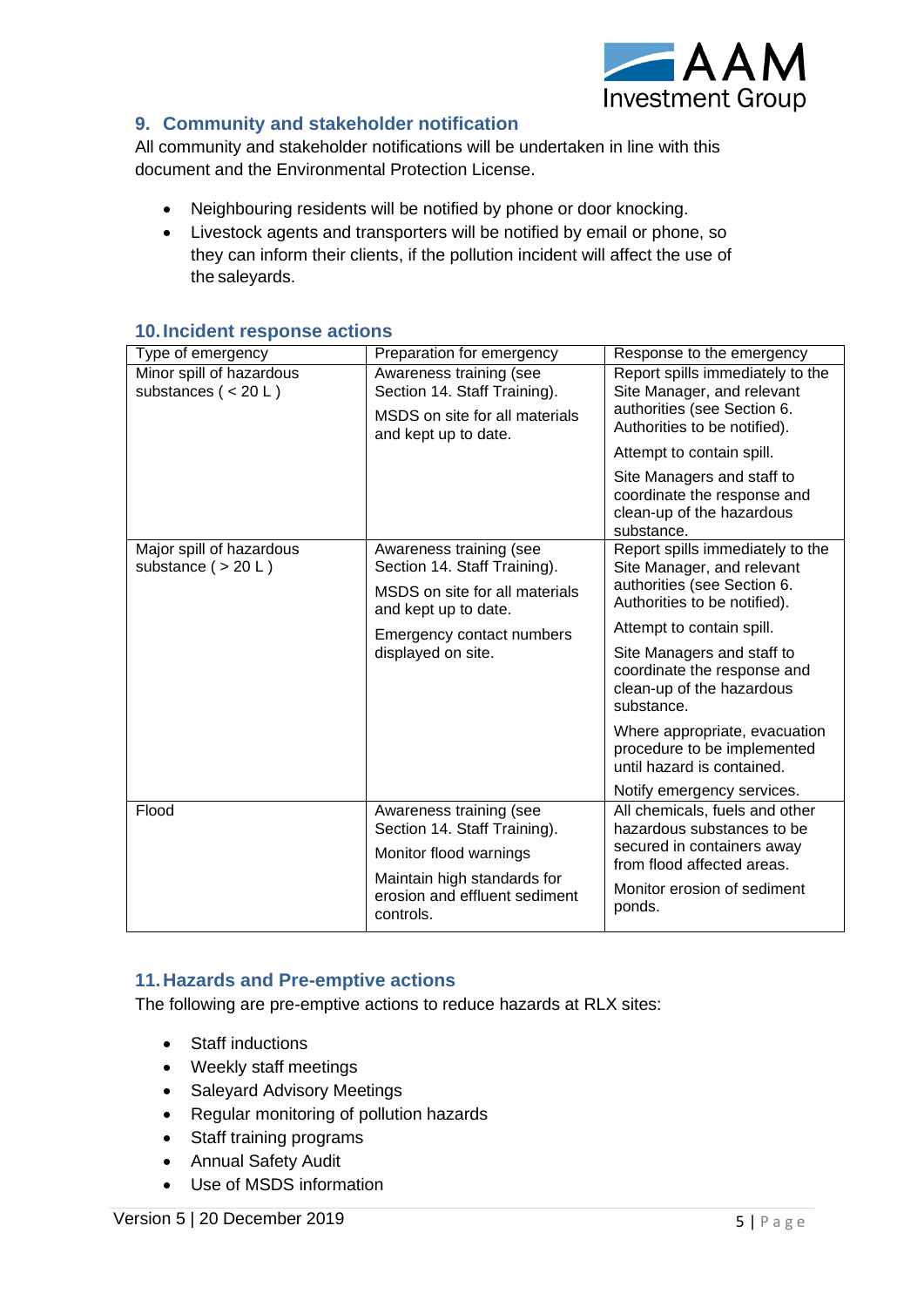

• Environmental monitoring undertaken by Geolyse and reported monthly on the RLX websites: [\(www.irlx.com.au\)](http://www.irlx.com.au/) [\(www.trlx.com.au\)](http://www.trlx.com.au/) [\(www.hrlx.com.au\)](www.hrlx.com.au) and [\(www.ctlx.com.au\)](http://www.ctlx.com.au/).

An incident and hazard risk assessment of the likelihood of hazards is enclosed in Appendix 1.

For the full list of pollutants kept on site, see Appendix 2.

# <span id="page-6-0"></span>**12.Safety Equipment**

Safety equipment located on site includes:

- Fire extinguishers
- First Aid Equipment
- SDS's kept in maintenance shed and the administration office (A register has been compiled of dangerous goods, a copy is to be kept in the office and maintenance shed)
- PPE located in maintenance shed/office.

Audit of all safety equipment and controls is undertaken annually. The next scheduled audit is July 2020.

See Appendix 3 for site maps showing locations of evacuation assembly areas, fire extinguishers and first aid equipment.

# <span id="page-6-1"></span>**13.Prepare, test, maintain**

After preparation of this PIRMP, it is to be tested to ensure that the information included in this plan is accurate and up to date, so that it can be implemented in a workable and effective manner.

Testing will be carried out routinely at least once every 12 months (See Appendix 4 for scheduled test dates), and within one (1) month of any pollution incident occurring to assess whether the information included in the plan is accurate and up to date (see Appendix 5 for the Pollution incident report card, which details any pollution incidents that have occurred).

# <span id="page-6-2"></span>**14.Staff training**

Staff training is recorded in the monthly Management Reports, quarterly Management Reports and kept on site. Site Managers are required to undertake ChemCert Australia Chemical Accreditation training.

As part of the Site Safety Induction systems, all workers on site are provided with information on possible pollutants and the procedure to prevent hazards (Details on the Site Safety Inductions can be found in the AAMIG Work Health and Safety Management System Manual).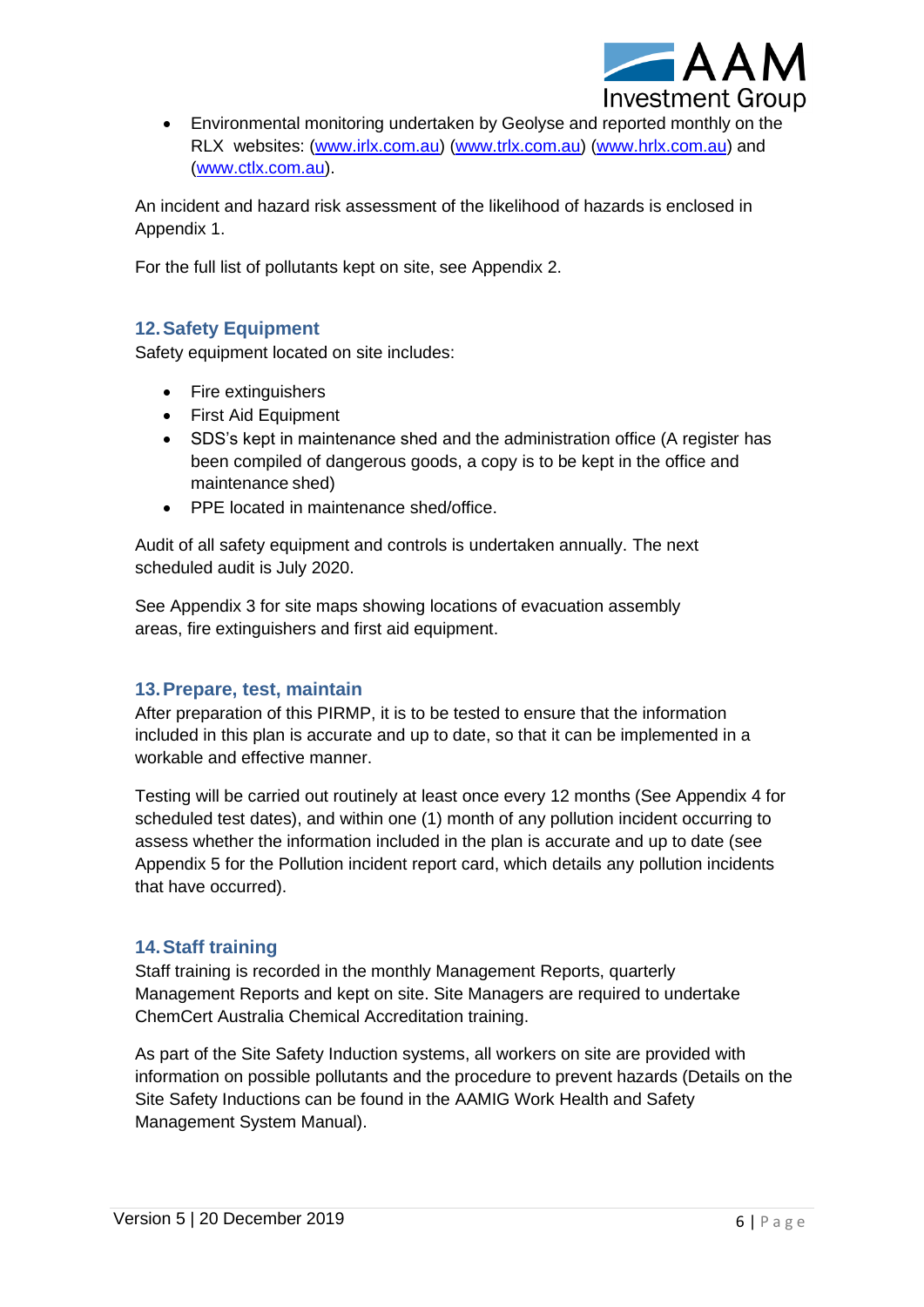

#### **Appendix 1 | Incident and risk assessment – likelihood of hazards**

| <b>Hazard</b>         | <b>Details</b>                                                     | <b>Likelihood</b> | <b>Controls</b>                                          |
|-----------------------|--------------------------------------------------------------------|-------------------|----------------------------------------------------------|
| <b>Chemical Spill</b> | Environmental contamination<br>Injured personnel                   | Low (iii)         | Safe storage and use of chemicals<br>Purchase spill kits |
| Contaminated runoff   | Discharge to neighbouring properties<br>Ground water contamination | High $(iv)$       | Regular audit, inspection and corrective actions         |
| <b>Noise</b>          | Complaints by neighbours                                           | Low $(iv)$        | <b>Environmental Protection License</b>                  |
| Fuel                  | Spills, Leaks                                                      | Medium (iii)      | <b>MSDS</b>                                              |

<span id="page-7-0"></span>Likelihood of hazards score is based on the AAMIG Work Health and Safety Management System, Appendix 22a Risk Assessment Tools, used to assess the effectiveness of existing risk treatments or controls in place, which are then taken into account when determining the consequence, likelihood and therefore the level of residual risk.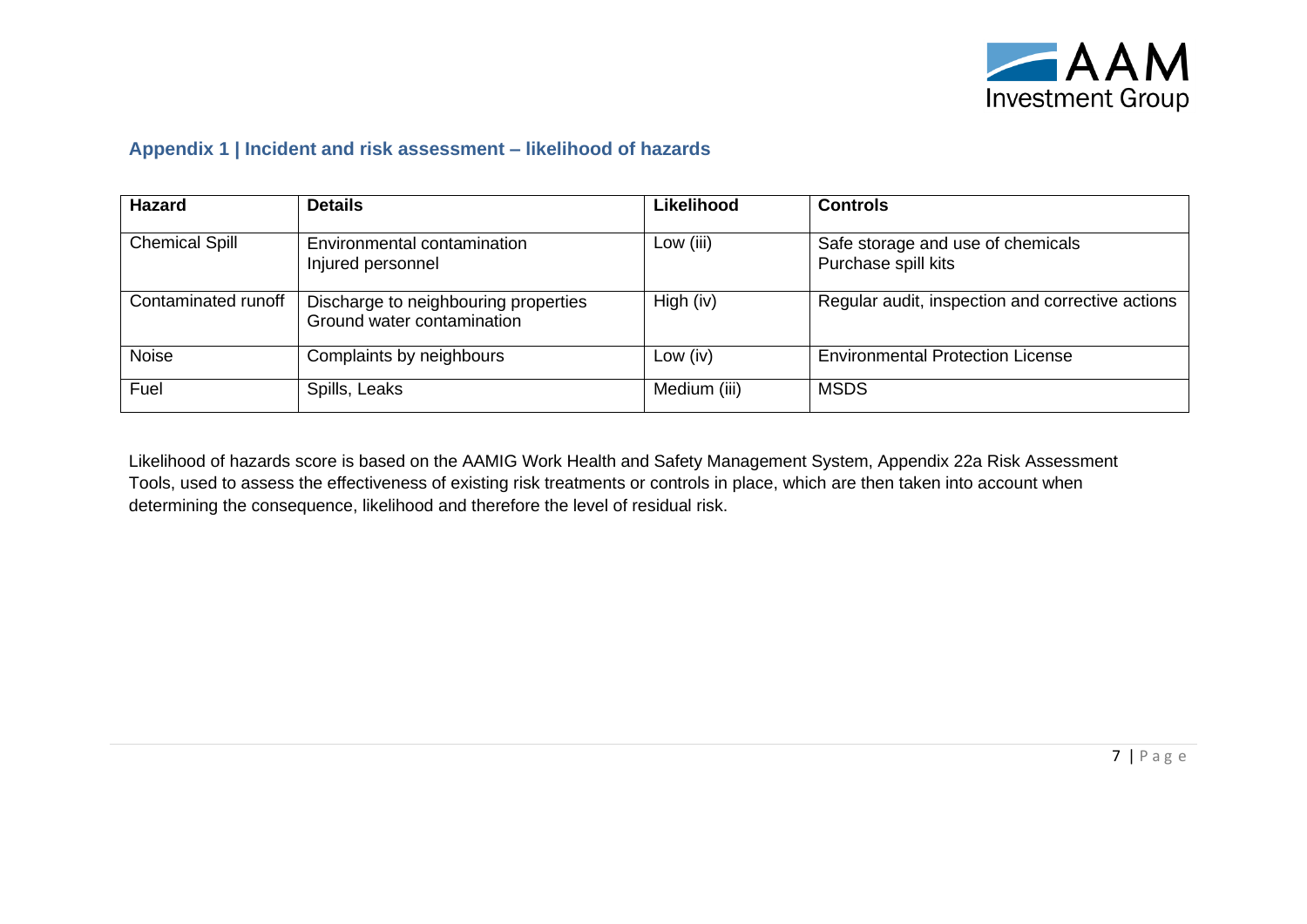

# **Appendix 2 | Inventory of pollutants**

<span id="page-8-0"></span>

| <b>Chemical Names</b>                   | Location          | <b>Active Ingredient</b> | <b>Site</b> | <b>SDS</b>      |
|-----------------------------------------|-------------------|--------------------------|-------------|-----------------|
| As at 1 September 2012                  |                   |                          |             | <b>Required</b> |
| <b>Adhesive Lubricant</b>               |                   |                          | <b>IRLX</b> |                 |
|                                         |                   |                          | <b>HRLX</b> |                 |
| Aero guard                              | Office            |                          | <b>IRLX</b> |                 |
|                                         |                   |                          |             |                 |
| Air Tool Oil                            | Scale house       |                          | <b>TRLX</b> |                 |
|                                         |                   |                          |             |                 |
| Ajax Floor Cleaner                      | Canteen           |                          | <b>TRLX</b> |                 |
|                                         |                   |                          |             |                 |
| Ajax Spray & White                      | Bathroom Cupboard |                          | IRLX        |                 |
|                                         | Canteen           |                          | <b>TRLX</b> |                 |
|                                         |                   |                          | <b>CTLX</b> | Yes             |
| Alexis Stockmark Fluid X 5              |                   |                          | <b>IRLX</b> |                 |
|                                         |                   |                          |             |                 |
| <b>All Bull Cattle Paint</b>            |                   |                          | <b>TRLX</b> |                 |
|                                         |                   |                          | <b>CTLX</b> |                 |
|                                         |                   |                          | <b>HRLX</b> |                 |
| <b>Ammoniated Floor Cleaner</b>         |                   |                          | IRLX        |                 |
|                                         |                   |                          | <b>HRLX</b> |                 |
| Active O                                | Cleaner           | Not hazardous            | <b>CTLX</b> | Yes             |
|                                         |                   |                          |             |                 |
| <b>Anti-Corrosive Structural Primer</b> |                   |                          | <b>IRLX</b> |                 |
|                                         |                   |                          | <b>HRLX</b> |                 |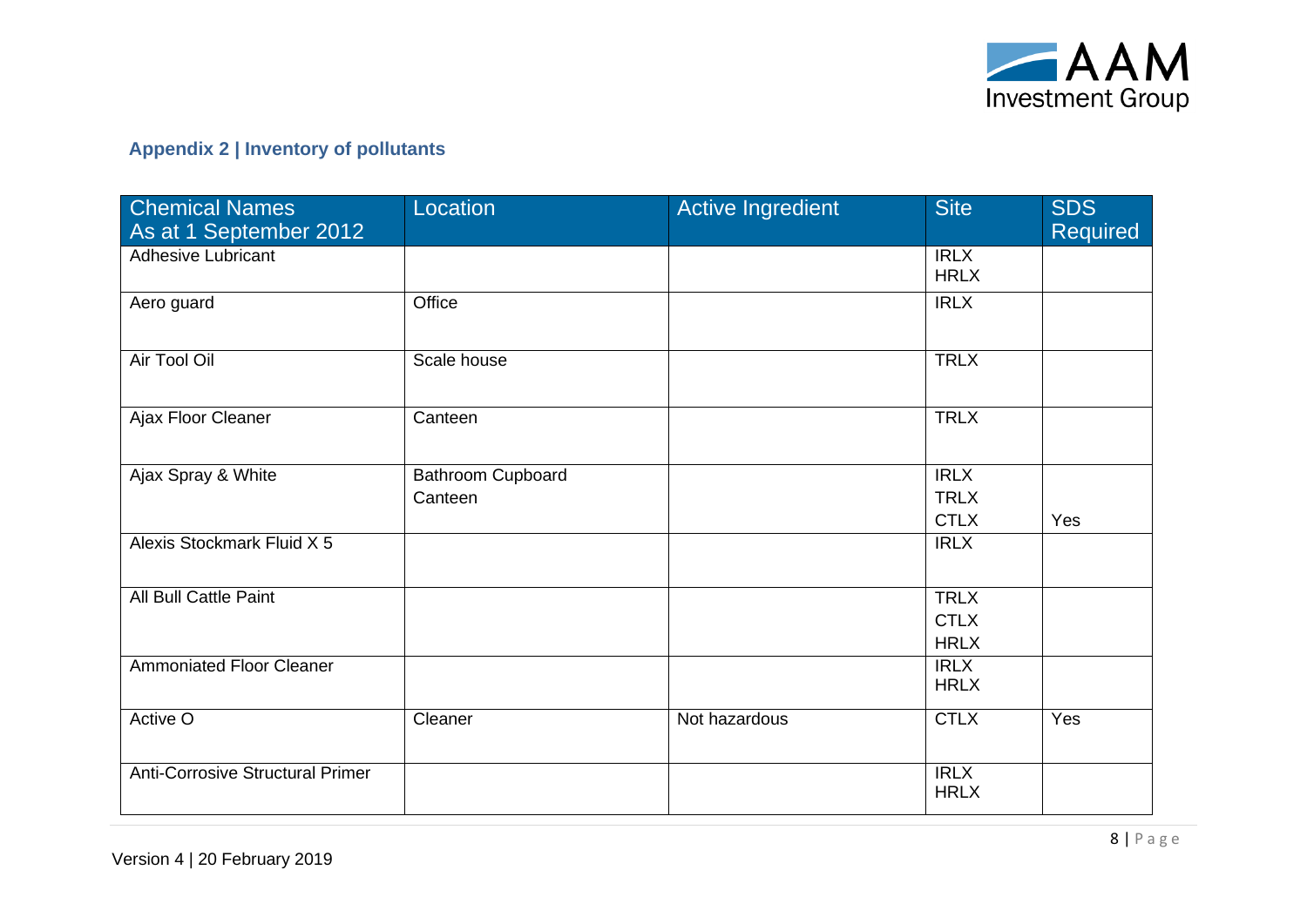

| <b>Chemical Names</b>                 | Location                | Active Ingredient            | <b>Site</b> | <b>SDS</b>      |
|---------------------------------------|-------------------------|------------------------------|-------------|-----------------|
| As at 1 September 2012                |                         |                              |             | <b>Required</b> |
| Anti-Freeze - Ant Boll Coolant        | Container               |                              | <b>TRLX</b> |                 |
|                                       |                         |                              | <b>IRLX</b> |                 |
|                                       |                         |                              | <b>CTLX</b> |                 |
|                                       |                         |                              | <b>HRLX</b> |                 |
| Auto dish mate                        | Kitchen                 |                              | <b>CTLX</b> | Yes             |
|                                       |                         |                              |             |                 |
| <b>BC-9 Cleaner Disinfectant</b>      | Scale house             |                              | <b>TRLX</b> |                 |
|                                       |                         |                              |             |                 |
| Bindi & Clover Weeder (500m)          |                         |                              | <b>IRLX</b> |                 |
|                                       |                         |                              |             |                 |
| <b>Blackboard Paint</b>               |                         |                              | <b>IRLX</b> |                 |
|                                       |                         |                              | <b>CTLX</b> |                 |
| <b>Bleach</b>                         | Canteen                 |                              | <b>TRLX</b> |                 |
|                                       |                         |                              | <b>CTLX</b> | Yes             |
|                                       |                         |                              | <b>HRLX</b> |                 |
| <b>Brake Fluid</b>                    | Maintenance Shed        |                              | <b>TRLX</b> |                 |
|                                       |                         |                              |             |                 |
| Brake water 700                       | <b>Maintenance Shed</b> |                              | <b>TRLX</b> |                 |
|                                       |                         |                              |             |                 |
| <b>Buttress (Selective Herbicide)</b> |                         |                              | <b>IRLX</b> |                 |
|                                       |                         |                              |             |                 |
| Cable Lube                            | Maintenance Shed        |                              | <b>TRLX</b> |                 |
|                                       |                         |                              |             |                 |
| <b>Busta</b>                          | Cleaner                 | Cream cleanser not hazardous | <b>CTLX</b> | Yes             |
|                                       |                         |                              |             |                 |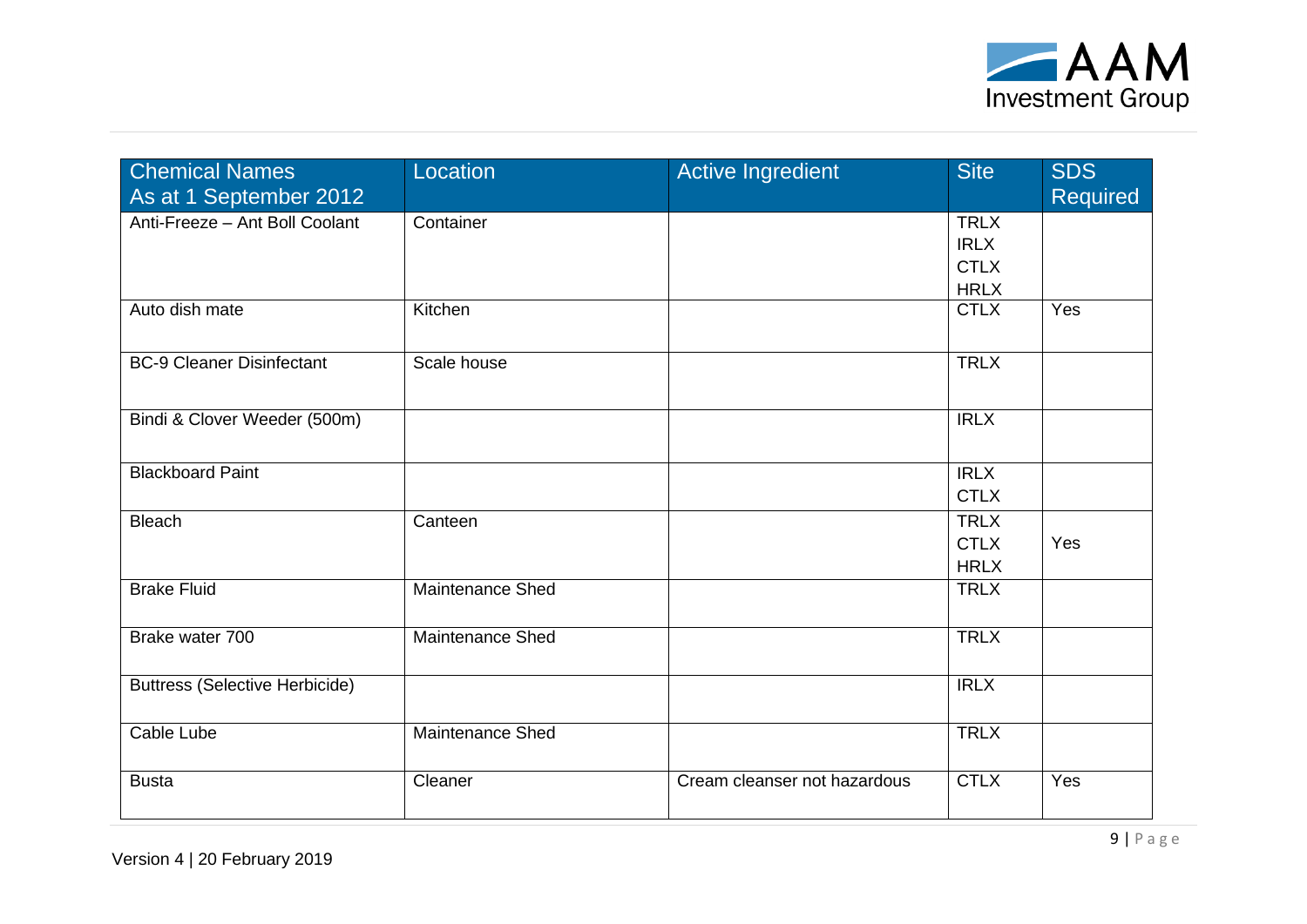

| . <b>. . . . .</b>             |            |  |                   |     |
|--------------------------------|------------|--|-------------------|-----|
| $\sim$<br>Cattle marking paint | Paint shed |  | $\sim$ TIV<br>◡▯▵ | Yes |
|                                |            |  |                   |     |

| <b>Chemical Names</b><br>As at 1 September 2012 | Location             | <b>Active Ingredient</b>                        | <b>Site</b>                | <b>SDS</b><br><b>Required</b> |
|-------------------------------------------------|----------------------|-------------------------------------------------|----------------------------|-------------------------------|
| Castrol GTx2 20w-50 (I x 2)                     |                      |                                                 | IRLX<br><b>HRLX</b>        |                               |
| Cat Pry Film Lubricant                          |                      |                                                 | <b>IRLX</b>                |                               |
| Chemwet 100 x 5L                                |                      |                                                 | IRLX                       |                               |
| Diesel 2 x 44 Gallon drums                      |                      |                                                 | IRLX                       |                               |
| Low sulphur                                     |                      |                                                 | <b>CTLX</b>                | Yes                           |
| <b>Highland Diesel</b>                          |                      |                                                 | <b>CTLX</b>                | Yes                           |
| <b>Ultra Low Sulfur</b>                         |                      |                                                 | <b>CTLX</b><br><b>HRLX</b> | Yes                           |
| Diurex (Group C Herbicide)                      |                      |                                                 | <b>IRLX</b>                |                               |
| <b>Domestic Cleaner</b>                         | <b>Cleaning Room</b> |                                                 | <b>TRLX</b><br><b>HRLX</b> |                               |
| Dupont Brush Off (200g)                         |                      |                                                 | <b>IRLX</b>                |                               |
| Drain Cleaner (B&G)                             | Cleaner              | Sodium hydroxide,<br>Aluminium, Inorganic salts | <b>CTLX</b>                | Yes                           |
| Dishwashing liquid(Advantage)                   | Kitchen              |                                                 | <b>CTLX</b><br><b>HRLX</b> | Yes                           |
| E. Ezy Glide                                    |                      |                                                 | <b>IRLX</b>                |                               |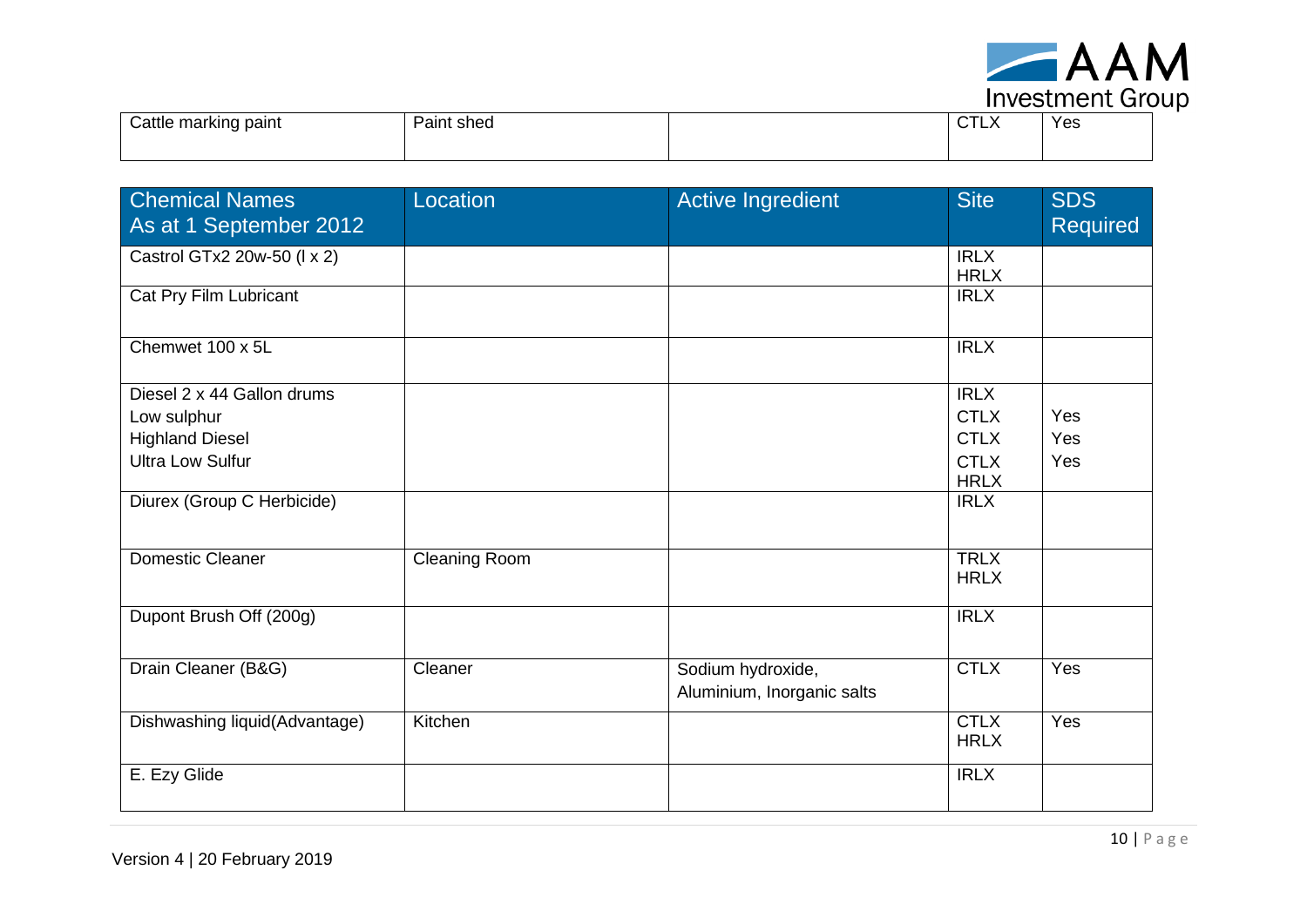

| <b>Effluent Ponds</b> | Near sheep and cattle pavilion | <b>CTLX</b> |  |
|-----------------------|--------------------------------|-------------|--|
|                       |                                | <b>TRLX</b> |  |
|                       | Near Truck wash facilities     | <b>IRLX</b> |  |
|                       |                                | <b>HRLX</b> |  |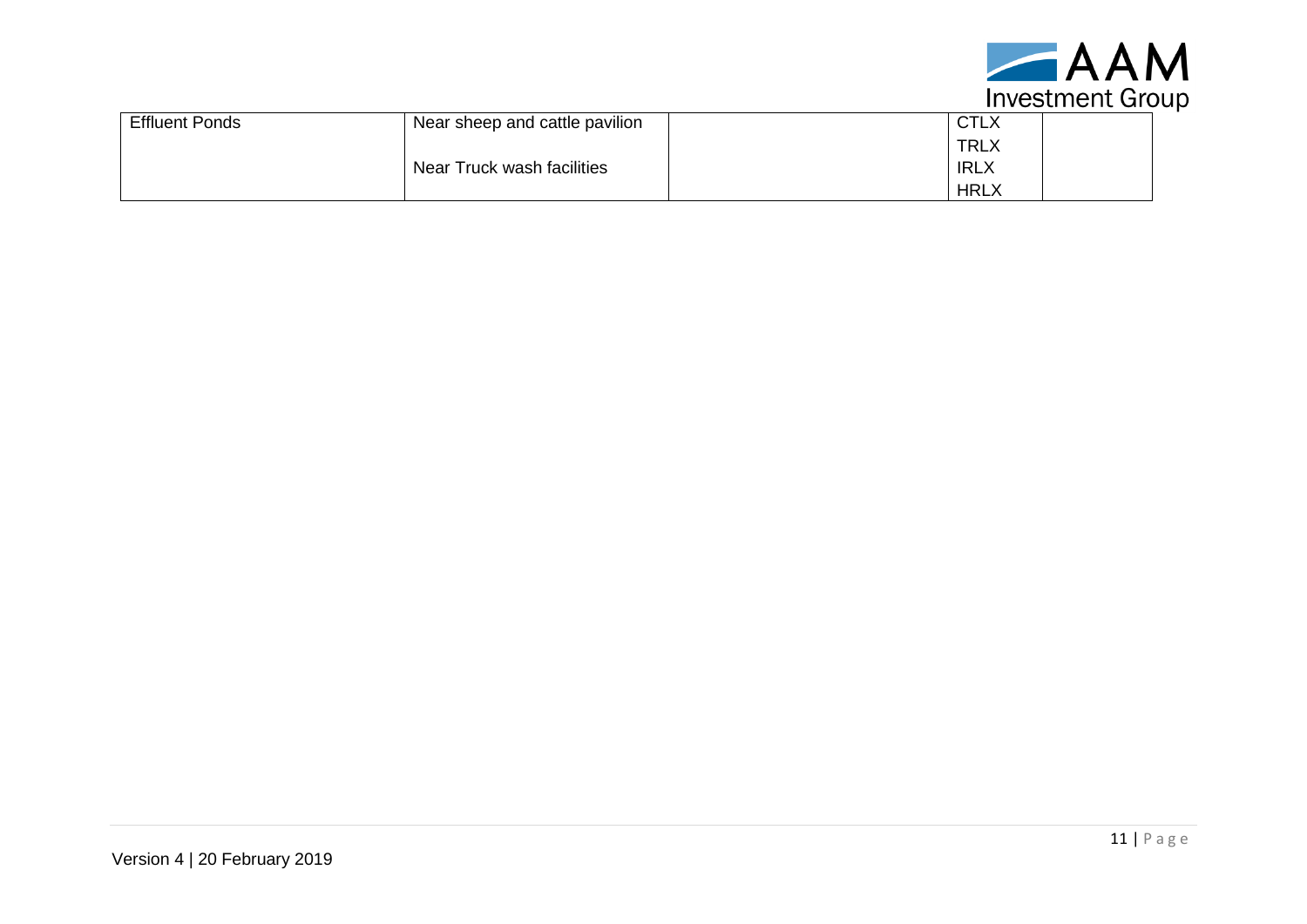

| <b>Chemical Names</b><br>As at 1 September 2012                                 | Location                                | <b>Active Ingredient</b> | <b>Site</b>                | <b>SDS</b><br>Required |
|---------------------------------------------------------------------------------|-----------------------------------------|--------------------------|----------------------------|------------------------|
| <b>Enamel Thinner</b>                                                           | Maintenance Shed                        |                          | <b>TRLX</b>                |                        |
| <b>Eucalyptus Disinfectant</b>                                                  | Kitchen cupboard                        |                          | <b>IRLX</b><br><b>HRLX</b> |                        |
| Fence & Gutter Paint                                                            |                                         |                          | <b>IRLX</b>                |                        |
| Flux Paste - Easyflo                                                            | Maintenance Shed                        |                          | <b>TRLX</b>                |                        |
| Fly Spray 400g                                                                  | Canteen                                 |                          | <b>TRLX</b>                |                        |
| <b>Flystrike Powder</b>                                                         | Kitchen cupboard                        |                          | <b>IRLX</b>                |                        |
| For Earth BIO (20lx8)                                                           | Kitchen cupboard                        |                          | IRLX                       |                        |
| <b>GALMATE</b> - Metal Protector Spray<br>Paint Primer FTW Polymers &<br>fluids |                                         |                          | <b>CTLX</b>                | Yes                    |
| Glass & Chrome Cleaner                                                          | Scale house                             |                          | <b>TRLX</b><br><b>IRLX</b> |                        |
| <b>Status Glass Cleaner</b>                                                     | Cleaner                                 |                          | <b>CTLX</b>                | Yes                    |
| <b>Grill Cleaner</b>                                                            | Canteen                                 |                          | <b>TRLX</b>                |                        |
| <b>Hand Cleaner</b>                                                             | Canteen/Scale house/Livestock<br>Office |                          | <b>TRLX</b>                |                        |
| Hydraulic/Hydrostatic Fluid (Bobcat<br>20L)                                     |                                         |                          | <b>IRLX</b>                |                        |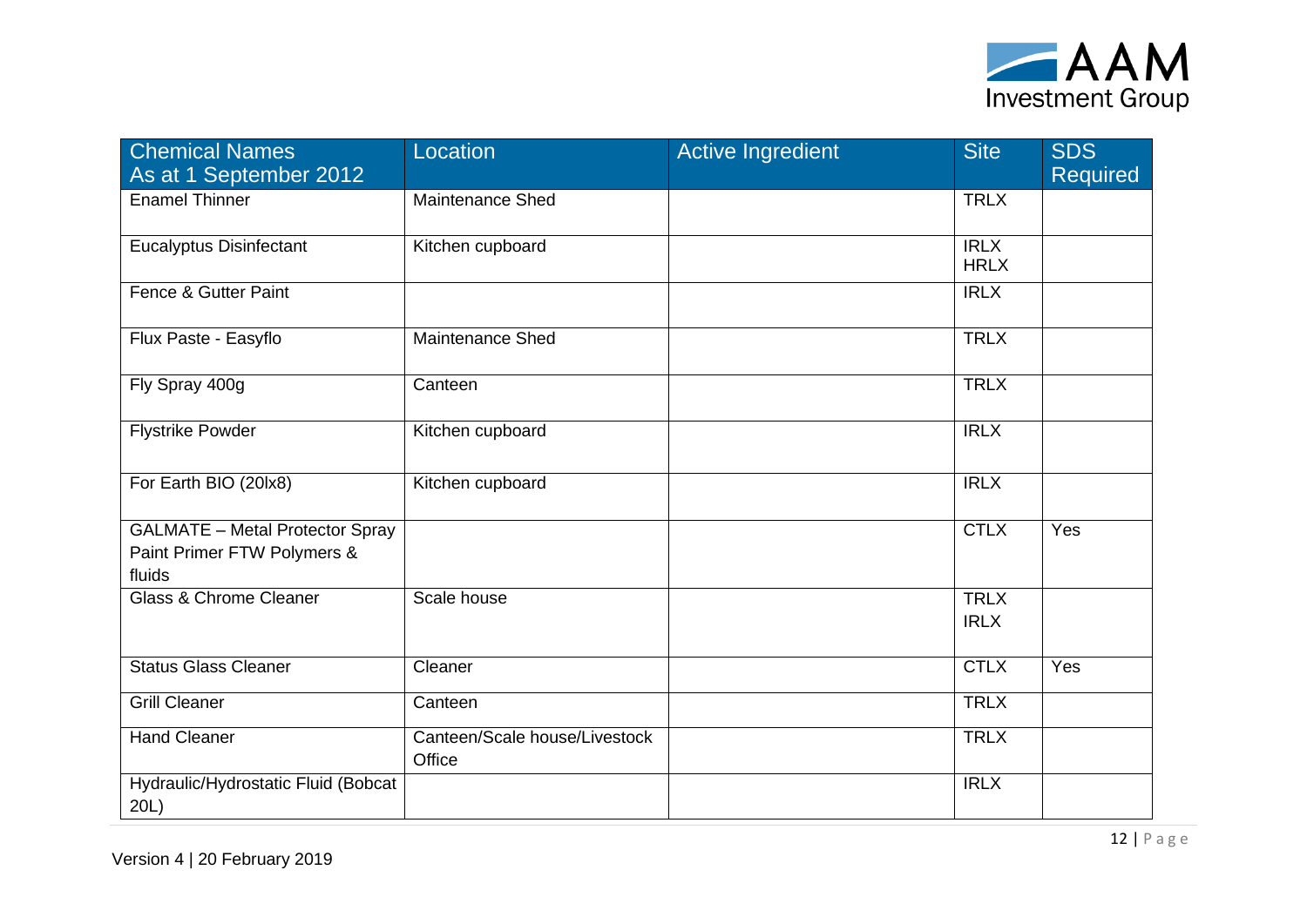

| <b>Chemical Names</b><br>As at 1 September 2012 | Location                | <b>Active Ingredient</b> | <b>Site</b>                                              | <b>SDS</b><br><b>Required</b> |
|-------------------------------------------------|-------------------------|--------------------------|----------------------------------------------------------|-------------------------------|
| Inox Mx3                                        | Maintenance Shed        |                          | <b>IRLX</b><br><b>TRLX</b>                               |                               |
| Jif Bathroom Cream                              | Bathroom cupboard       |                          | <b>IRLX</b>                                              |                               |
| Kamba M (Herb) 5L                               | <b>Maintenance Shed</b> |                          | <b>TRLX</b><br><b>HRLX</b>                               | Yes                           |
| Ken - Amine 625 (2L)                            |                         |                          | <b>IRLX</b>                                              |                               |
| Ken - Up 450CT (20L)                            |                         |                          | IRLX                                                     |                               |
| <b>K-San Cleaner</b>                            | Canteen                 |                          | <b>TRLX</b>                                              |                               |
| Lanolin Type A                                  | Work shop               |                          | <b>CTLX</b><br><b>HRLX</b>                               | Yes                           |
| Liplex EPZ                                      |                         |                          | <b>IRLX</b>                                              |                               |
| Lontrel Herbicide (1L)                          |                         |                          | <b>IRLX</b>                                              |                               |
| <b>Lubricant Soluble</b>                        | Workshop                |                          | <b>CTLX</b>                                              | Yes (2003)                    |
| Maybond                                         |                         |                          | IRLX                                                     |                               |
| <b>Methylated Spirits</b>                       | Canteen                 |                          | IRLX<br><b>TRLX</b><br><b>HRLX</b>                       |                               |
| <b>Mineral Turpentine</b>                       | <b>Maintenance Shed</b> |                          | <b>IRLX</b><br><b>CTLX</b><br><b>TRLX</b><br><b>HRLX</b> | Yes                           |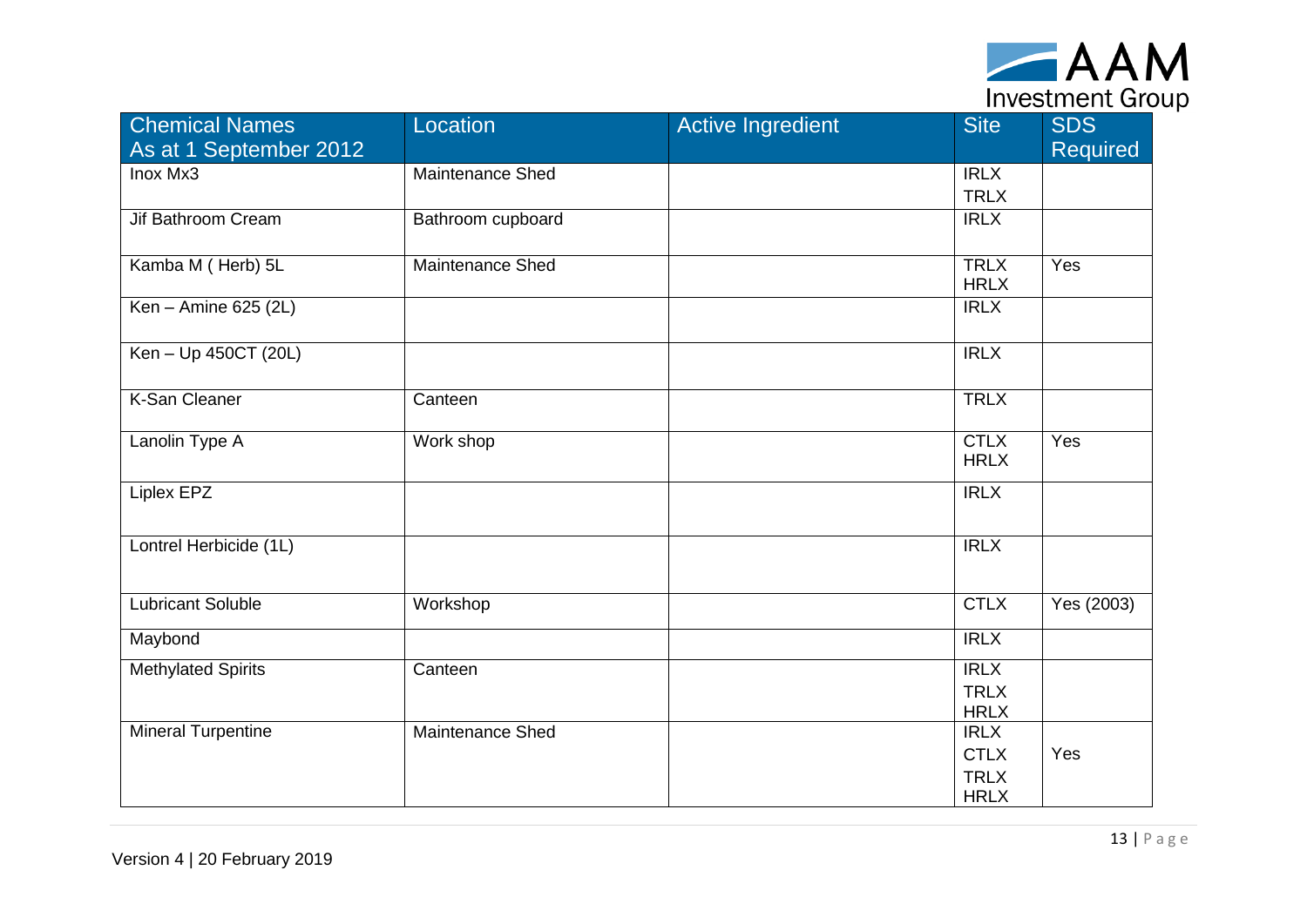

| <b>Chemical Names</b><br>As at 1 September 2012 | Location                            | <b>Active Ingredient</b> | <b>Site</b>                               | <b>SDS</b><br><b>Required</b> |
|-------------------------------------------------|-------------------------------------|--------------------------|-------------------------------------------|-------------------------------|
| Multi G - Transmission Oil 3 x 20L              | Container                           |                          | <b>TRLX</b>                               |                               |
| Oxide Primer                                    |                                     |                          | <b>IRLX</b><br><b>HRLX</b>                |                               |
| Oven cleaner                                    | Kitchen                             |                          | <b>CTLX</b>                               | Yes                           |
| Paint (Dulux water based)                       | Paint shed                          |                          | <b>CTLX</b><br><b>HRLX</b>                | Yes                           |
| Pineo Cleaner Antibacterial<br>Kitchen Cleaner  | Kitchen                             |                          | <b>CTLX</b><br><b>HRLX</b>                | Yes                           |
| Power Cleaner/Pineo Clean                       |                                     |                          | <b>IRLX</b>                               |                               |
| Power force Window and glass<br>cleaner         | Kitchen                             |                          | <b>CTLX</b><br><b>HRLX</b>                | Yes                           |
| Protecta Bodyguard 30+<br>Sunscreen             | Managers Office/Livestock<br>Office |                          | <b>IRLX</b><br><b>HRLX</b><br><b>TRLX</b> |                               |
| Protek Primer Fluid & Cement<br>Fluid           |                                     |                          | <b>IRLX</b>                               |                               |
| Quick Bayt                                      |                                     |                          | <b>IRLX</b>                               |                               |
| Quikset Concrete                                |                                     |                          | <b>IRLX</b>                               |                               |
| Racumin                                         |                                     |                          | <b>IRLX</b>                               |                               |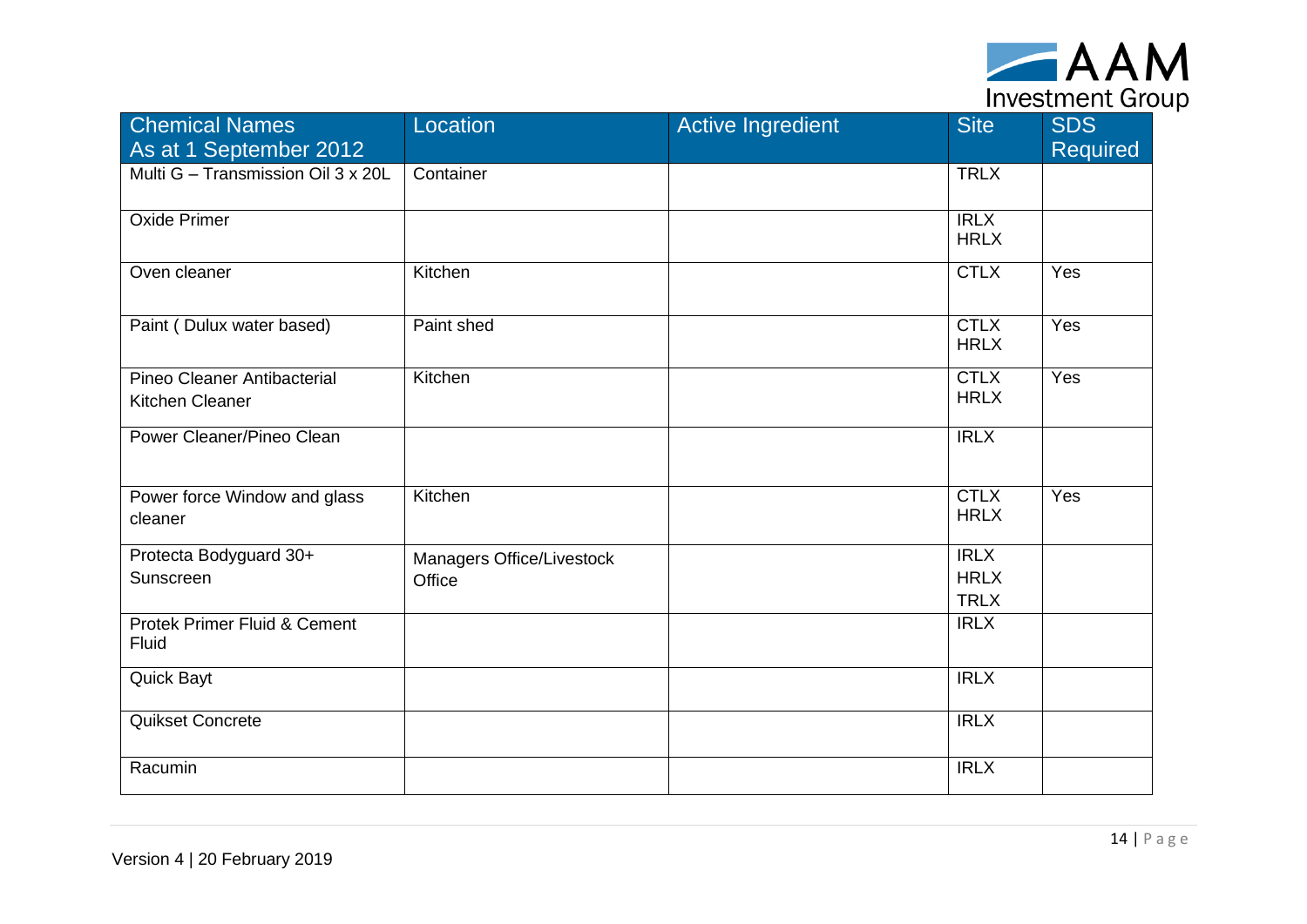

| <b>Chemical Names</b><br>As at 1 September 2012 | Location                | <b>Active Ingredient</b>      | <b>Site</b>                | <b>SDS</b><br><b>Required</b> |
|-------------------------------------------------|-------------------------|-------------------------------|----------------------------|-------------------------------|
| Raid (Insecticide)                              |                         |                               | <b>IRLX</b>                |                               |
| Ratsak                                          |                         |                               | <b>IRLX</b><br><b>HRLX</b> |                               |
| Roundup 360 Group M<br>(Herbicide active)       |                         | constituent 360g/l Glyphosate | <b>CTLX</b>                | Yes                           |
| <b>Rust Buster</b>                              |                         |                               | <b>IRLX</b><br><b>HRLX</b> |                               |
| Rustfighter 215                                 |                         |                               | IRLX                       |                               |
| <b>Rustguard Epoxy Enamel</b>                   | Workshop                |                               | <b>CTLX</b>                | Yes                           |
| Rose refresh                                    | Cleaner                 | Soap                          | <b>CTLX</b>                | Yes                           |
| Silicone Sealant                                |                         |                               | <b>IRLX</b>                |                               |
| Simple green All Purpose Cleaner                |                         |                               | <b>IRLX</b>                |                               |
| Solaguard (Wattyl) 4LTR                         | <b>Maintenance Shed</b> |                               | <b>TRLX</b><br><b>HRLX</b> |                               |
| Solvent Cement Type P                           | <b>Maintenance Shed</b> |                               | <b>TRLX</b>                |                               |
| Spinnaker 700 WDG (2KG)                         |                         |                               | <b>IRLX</b>                |                               |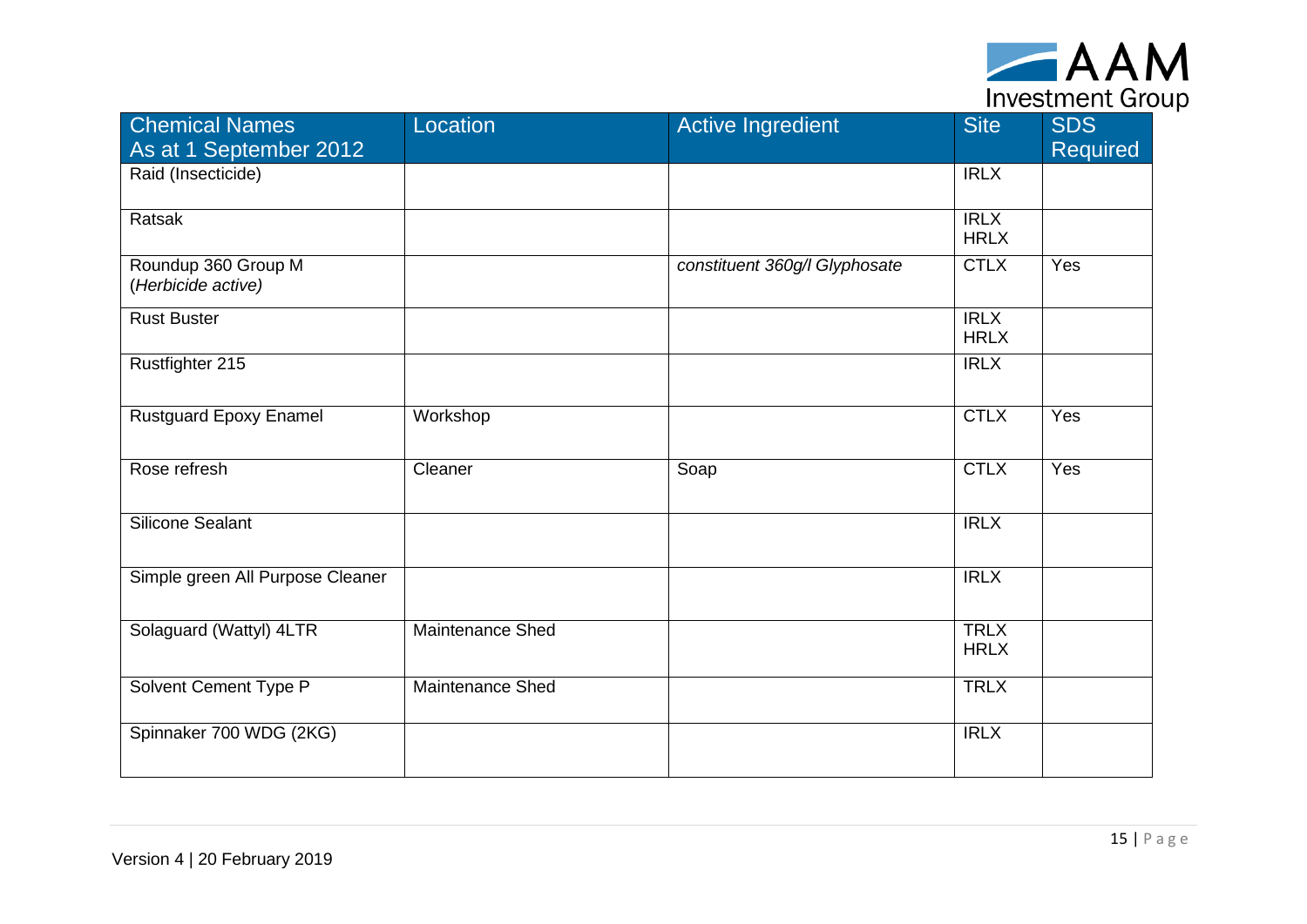

| <b>Chemical Names</b><br>As at 1 September 2012 | Location                            | <b>Active Ingredient</b> | <b>Site</b>                               | <b>SDS</b><br><b>Required</b> |
|-------------------------------------------------|-------------------------------------|--------------------------|-------------------------------------------|-------------------------------|
| Spray paint                                     | <b>Scale House/Livestock Office</b> |                          | <b>TRLX</b><br><b>HRLX</b>                |                               |
| Strarane Advance (Herb) 1LTR                    | <b>Maintenance Shed</b>             | 333g/l Fluroxypyr        | <b>TRLX</b><br><b>HRLX</b>                | Yes                           |
| Striker Herbicide (5L)                          |                                     |                          | <b>IRLX</b><br><b>HRLX</b>                |                               |
| <b>Sugar Soap Cleaner</b>                       | Canteen                             |                          | <b>TRLX</b><br><b>CTLX</b>                | Yes                           |
| SuperDraulic 46 20L x 2                         | Container                           |                          | <b>TRLX</b>                               |                               |
| <b>Toilet Cleaner</b>                           | Bathroom cupboard                   |                          | <b>IRLX</b>                               |                               |
| <b>Ultra Colour Marking Paint</b>               |                                     |                          | IRLX<br><b>HRLX</b>                       |                               |
| <b>Ultra Colour Marking Paint</b>               | <b>Maintenance Shed</b>             |                          | <b>TRLX</b>                               |                               |
| Unleaded 2 Stroke Petrol (1 x 10L)              |                                     |                          | <b>IRLX</b><br><b>HRLX</b>                |                               |
| Unleaded Petrol (2x20L)                         | <b>Paint Shed</b><br>Workshop       |                          | <b>IRLX</b><br><b>CTLX</b>                | Yes<br>Yes                    |
| Unleaded 2 Stroke Petrol (1x10L)                | Workshop                            |                          | <b>TRLX</b><br><b>CTLX</b><br><b>HRLX</b> |                               |
| Uptake Spraying Oil (20L)                       |                                     |                          | <b>IRLX</b>                               |                               |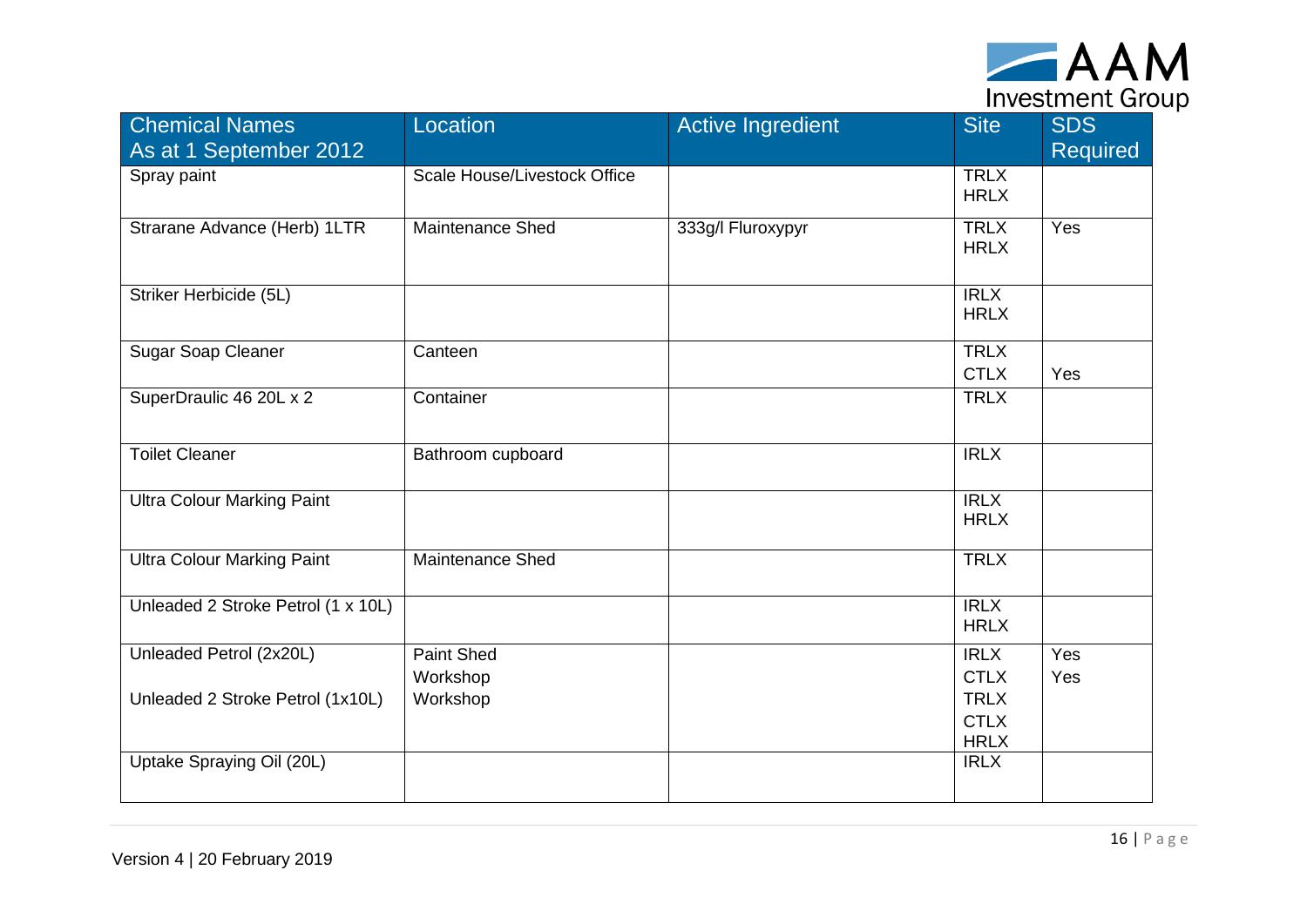

| <b>Chemical Names</b><br>As at 1 September 2012 | Location                | <b>Active Ingredient</b>                   | <b>Site</b>                | <b>SDS</b><br><b>Required</b> |
|-------------------------------------------------|-------------------------|--------------------------------------------|----------------------------|-------------------------------|
| Versadet                                        | Cleaner                 | Water based general cleaner                | <b>CTLX</b>                | Yes                           |
| <b>WD-40</b>                                    | <b>Maintenance Shed</b> |                                            | <b>IRLX</b><br><b>TRLX</b> |                               |
| Weedmaster Duo (Herb) 5L                        | <b>Maintenance Shed</b> | 360g/l Glyphosate                          | <b>TRLX</b><br><b>HRLX</b> | Yes                           |
| White Lithium grease aerosol                    | Workshop                | LPG, MINERAL OIL, Zinc OXIDE,<br>isohexane | <b>CTLX</b>                | Yes                           |
| White board cleaner                             | Office                  | Propan, benzyl alkaldimethyl               | <b>CTLX</b>                | Yes                           |
| Window wash                                     | Cleaner                 | Not hazardous                              | <b>CTLX</b><br><b>HRLX</b> | Yes                           |
| Windex                                          | Kitchen                 |                                            | <b>CTLX</b><br><b>HRLX</b> | Yes                           |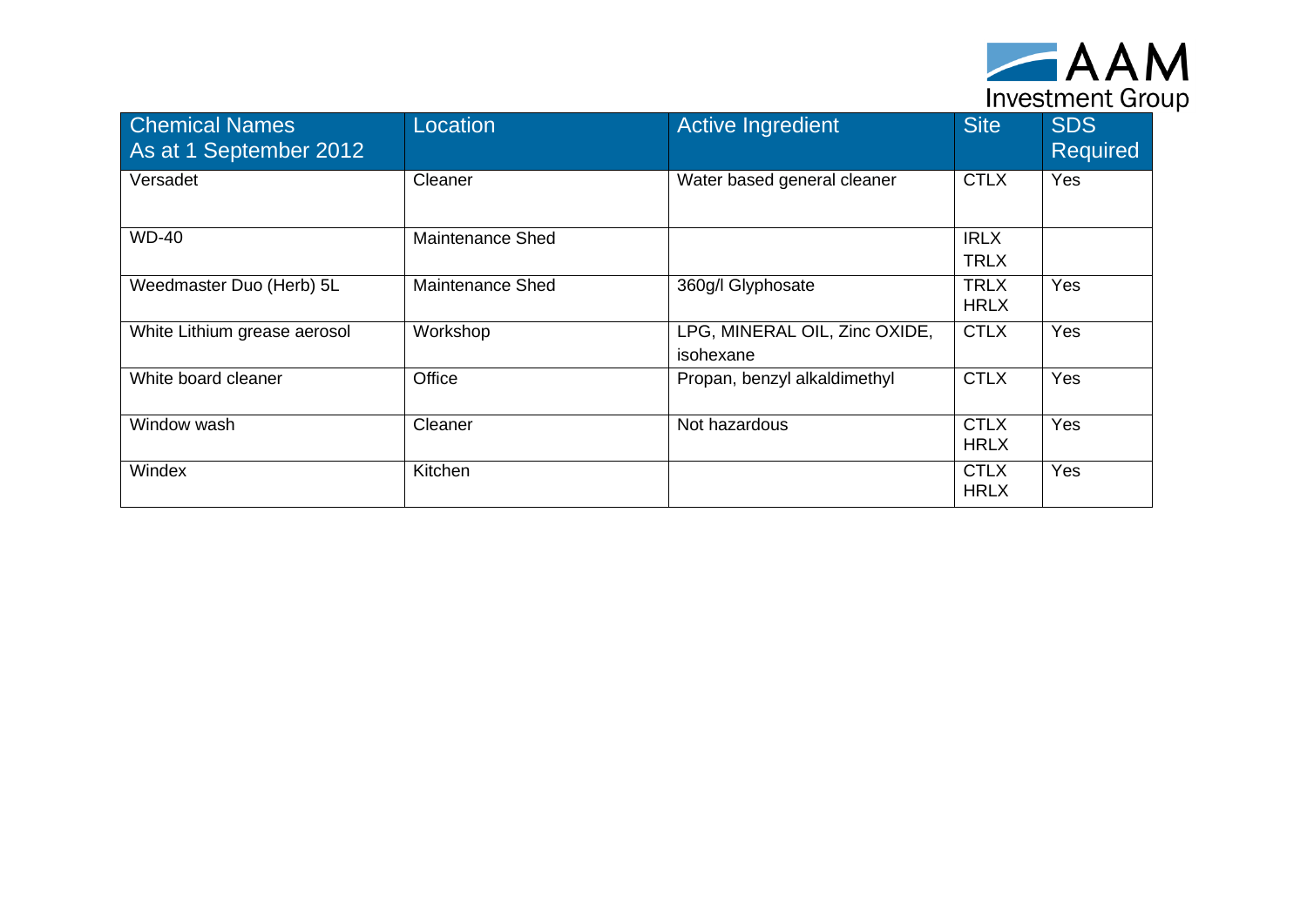

<span id="page-18-0"></span>**Appendix 3 | Maps**

CENTRAL TABLELANDS LIVESTOCK EXCHANGE



LEGEND:

First Aid Kit location 83 Showers/Toilets a Assembly Area & Cattle Crush a Agents Office Compressor Fire Hose

NOTE:

SITE MANAGER.

WHEN YOU HEAR THE WORDS "EMERGENCY, EMERGENCY, EMERGENCY" ALL OCCUPANTS MUST CEASE ACTIVITIES, MAKE EQUIPMENT AND LIVESTOCK SAFE, MOVE DIRECTLY TO THE ASSEMBLY AREA AND FOLLOW INSTRUCTIONS FROM EITHER THE FIRE WARDEN/POLICE OR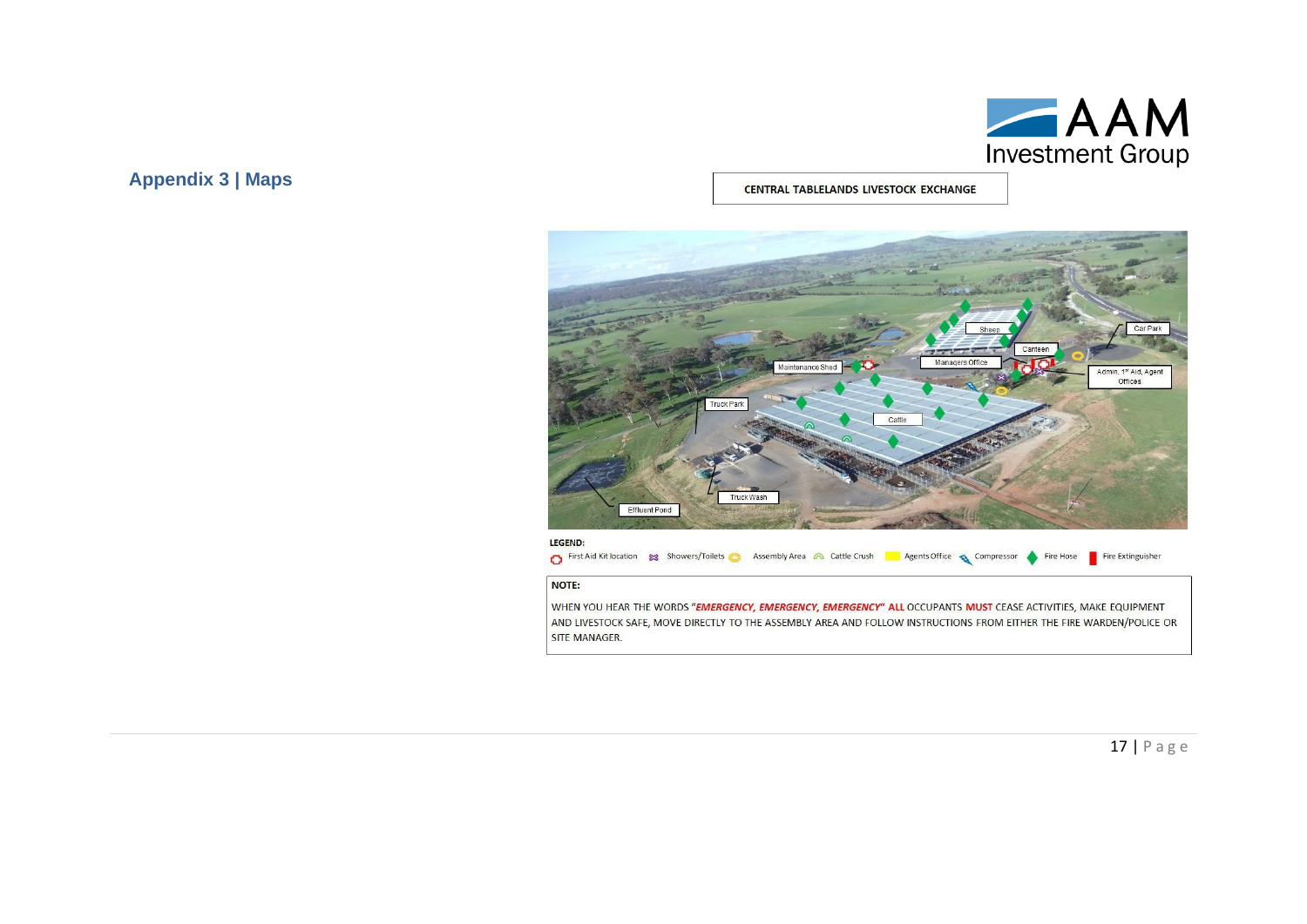



NOTE: WHEN YOU HEAR THE WORDS "EMERGENCY, EMERGENCY, EMERGENCY" ALL OCCUPANTS MUST CEASE ACTIVITIES, MAKE EQUIPMENT AND LIVESTOCK SAFE, MOVE DIRECTLY TO THE ASSEMBLY AREA AND FOLLOW INSTRUCTIONS FROM EITHER THE FIRE WARDEN/POLICE OR SITE MANAGER.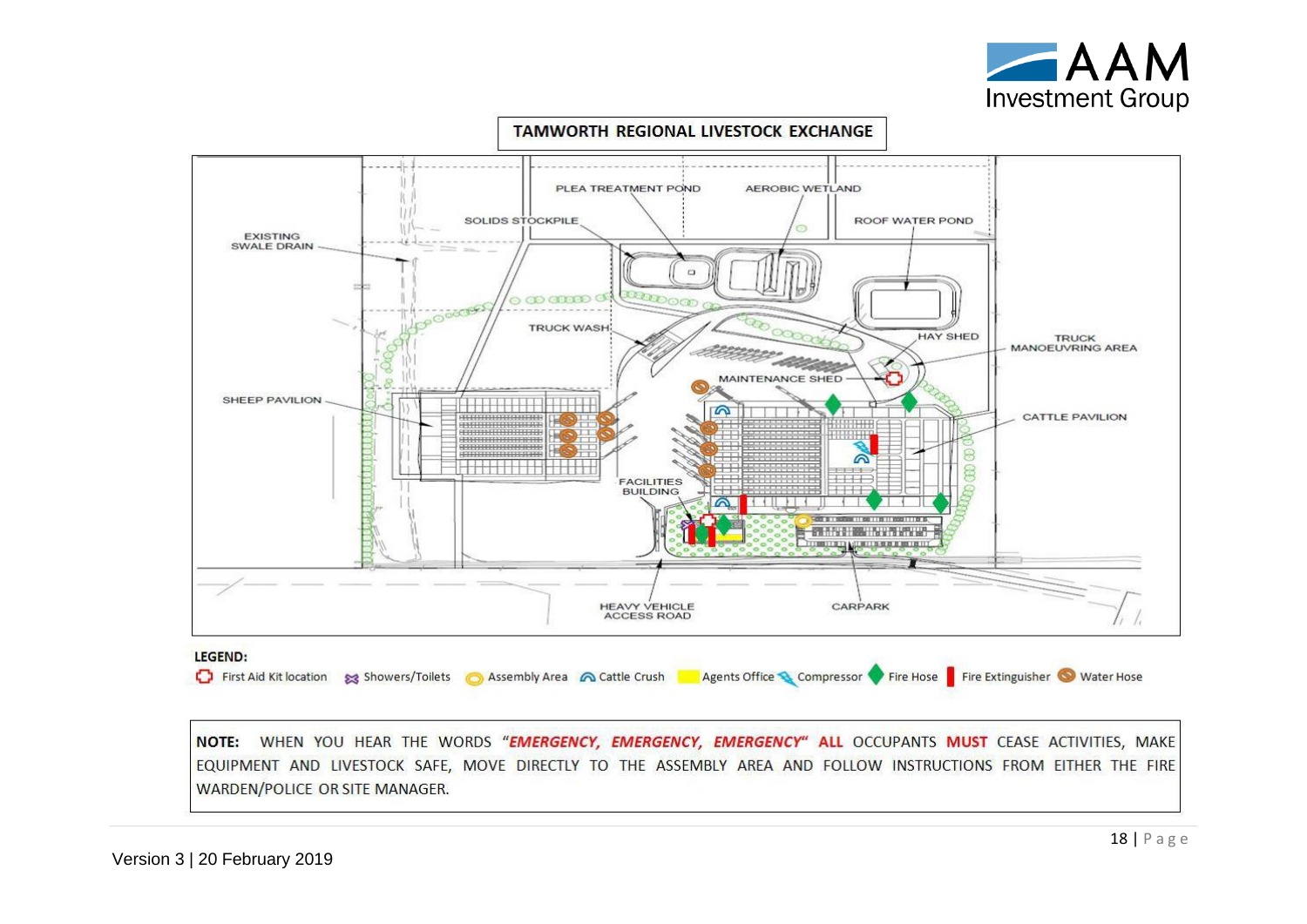

#### **INVERELL REGIONAL LIVESTOCK EXCHANGE**